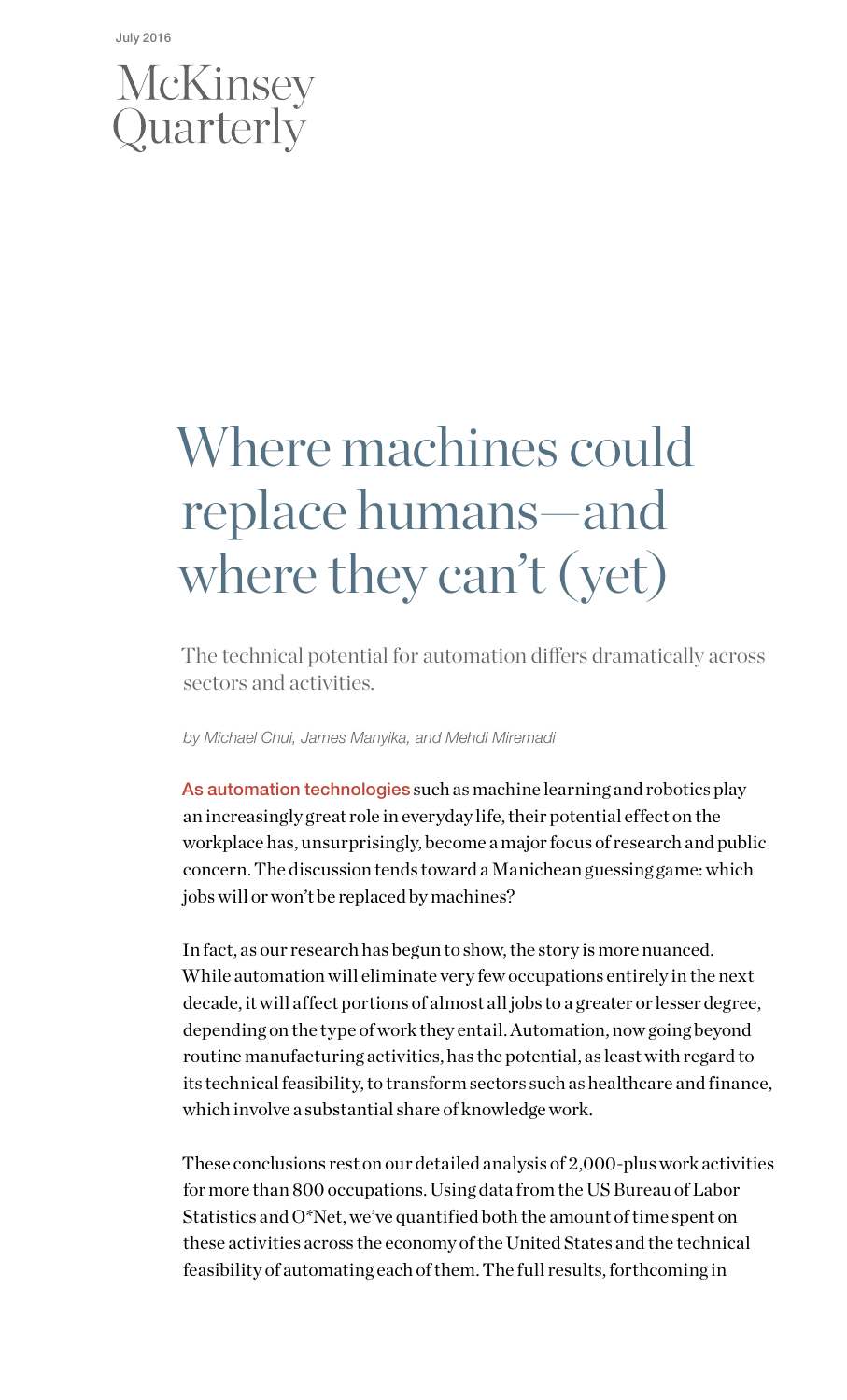early 2017, will include several other countries,<sup>1</sup> but we released some initial findings late last year and are following up now with additional interim results.

Last year, we showed that currently demonstrated technologies could automate 45 percent of the activities people are paid to perform and that about 60 percent of all occupations could see 30 percent or more of their constituent activities automated, again with technologies available today. In this article, we examine the technical feasibility, using currently demonstrated technologies, of automating three groups of occupational activities: those that are highly susceptible, less susceptible, and least susceptible to automation. Within each category, we discuss the sectors and occupations where robots and other machines are most—and least—likely to serve as substitutes in activities humans currently perform. Toward the end of this article, we discuss how evolving technologies, such as naturallanguage generation, could change the outlook, as well as some implications for senior executives who lead increasingly automated enterprises.

#### UNDERSTANDING AUTOMATION POTENTIAL

In discussing automation, we refer to the potential that a given activity could be automated by adopting currently demonstrated technologies, that is to say, whether or not the automation of that activity is *technically feasible*. 2 Each whole occupation is made up of multiple types of activities, each with varying degrees of technical feasibility. Exhibit 1 lists seven top-level groupings of activities we have identified. Occupations in retailing, for example, involve activities such as collecting or processing data, interacting with customers, and setting up merchandise displays (which we classify as physical movement in a predictable environment). Since all of these constituent activities have a different automation potential, we arrive at an overall estimate for the sector by examining the time workers spend on each of them during the workweek.

Technical feasibility is a necessary precondition for automation, but not a complete predictor that an activity will be automated. A second factor to consider is the cost of developing and deploying both the hardware and the software for automation. The cost of labor and related supply-and-demand dynamics represent a third factor: if workers are in abundant supply and significantly less expensive than automation, this could be a decisive argument against it. A fourth factor to consider is the benefits beyond labor

<sup>&</sup>lt;sup>1</sup> For interim insights on our core findings, see Michael Chui, James Manyika, and Mehdi Miremadi,

<sup>&</sup>quot;Four fundamentals of workplace automation," *McKinsey Quarterly*, November 2015, McKinsey.com.

 $2$  We define "currently demonstrated technologies" as those that have already exhibited the level of performance and reliability needed to automate 1 or more of the 18 capabilities involved in carrying out work activities. In some cases, that level of performance has been demonstrated through commercially available products, in others through research projects.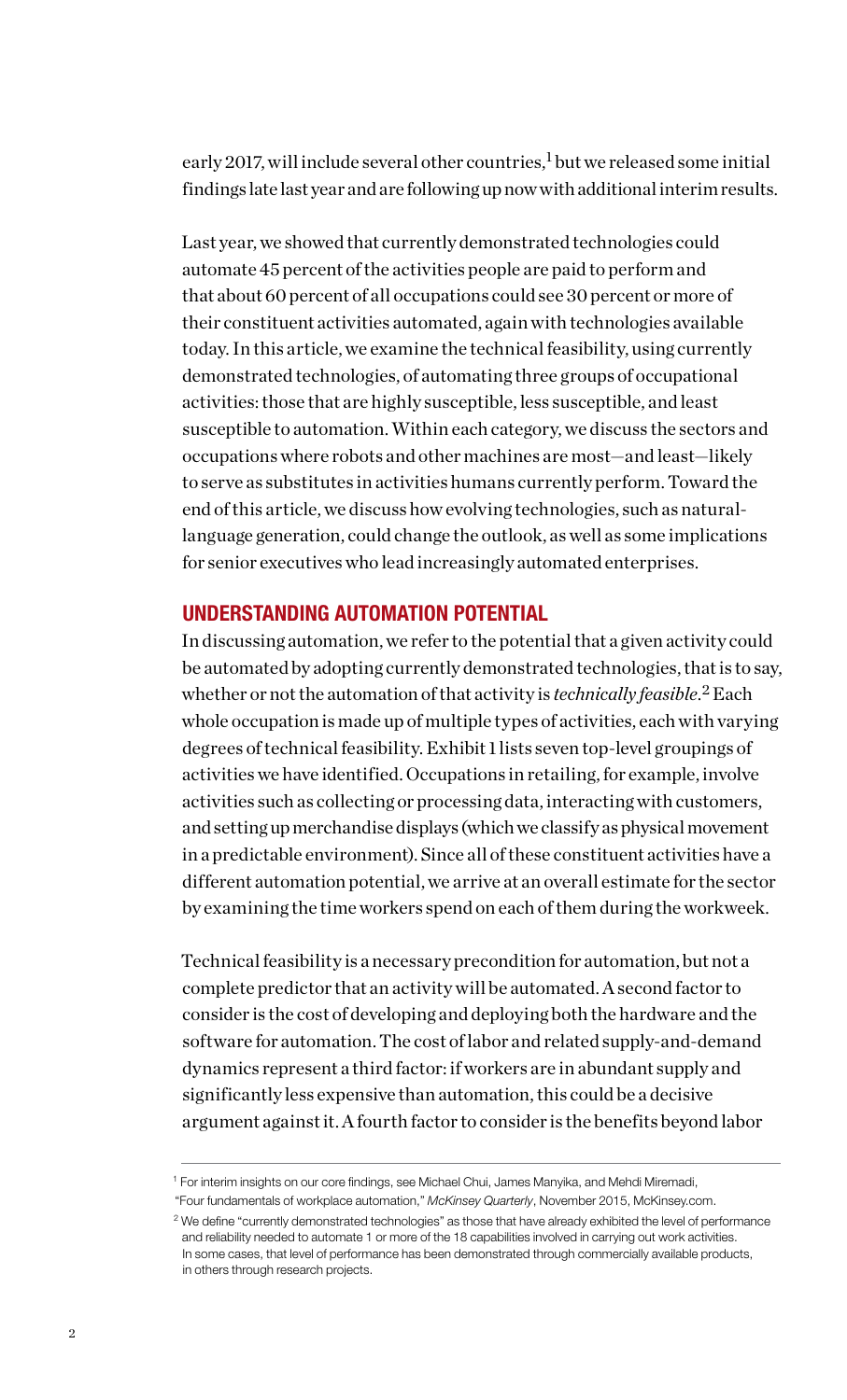### Exhibit 1

#### Analyzing work activities rather than occupations is the most accurate way to examine the technical feasibility of automation.



#### Time spent in all US occupations, %

|                    | 14                                    | 16                          | ∖12                                            |                 | 16              | 18                                        |
|--------------------|---------------------------------------|-----------------------------|------------------------------------------------|-----------------|-----------------|-------------------------------------------|
| Managing<br>others | Applying<br>$ex$ pertise <sup>1</sup> | Stakeholder<br>interactions | Unpredictable<br>physical<br>work <sup>2</sup> | Data collection | Data processing | Predictable<br>physical work <sup>2</sup> |

In practice, automation will depend on more than just technical feasibility. Five factors are involved: technical feasibility; costs to automate; the relative scarcity, skills, and cost of workers who might otherwise do the activity; benefits (eg, superior performance) of automation beyond labor-cost substitution; and regulatory and social-acceptance considerations.

<sup>1</sup>Applying expertise to decision making, planning, and creative tasks.

2Unpredictable physical work (physical activities and the operation of machinery) is performed in unpredictable environments, while in predictable physical work, the environments are predictable.

> substitution, including higher levels of output, better quality, and fewer errors. These are often larger than those of reducing labor costs. Regulatory and social-acceptance issues, such as the degree to which machines are acceptable in any particular setting, must also be weighed. A robot may, in theory, be able to replace some of the functions of a nurse, for example. But for now, the prospect that this might actually happen in a highly visible way could prove unpalatable for many patients, who expect human contact. The potential for automation to take hold in a sector or occupation reflects a subtle interplay between these factors and the trade-offs among them.

> Even when machines do take over some human activities in an occupation, this does not necessarily spell the end of the jobs in that line of work. On the contrary, their number at times increases in occupations that have been partly automated, because overall demand for their remaining activities has continued to grow. For example, the large-scale deployment of bar-code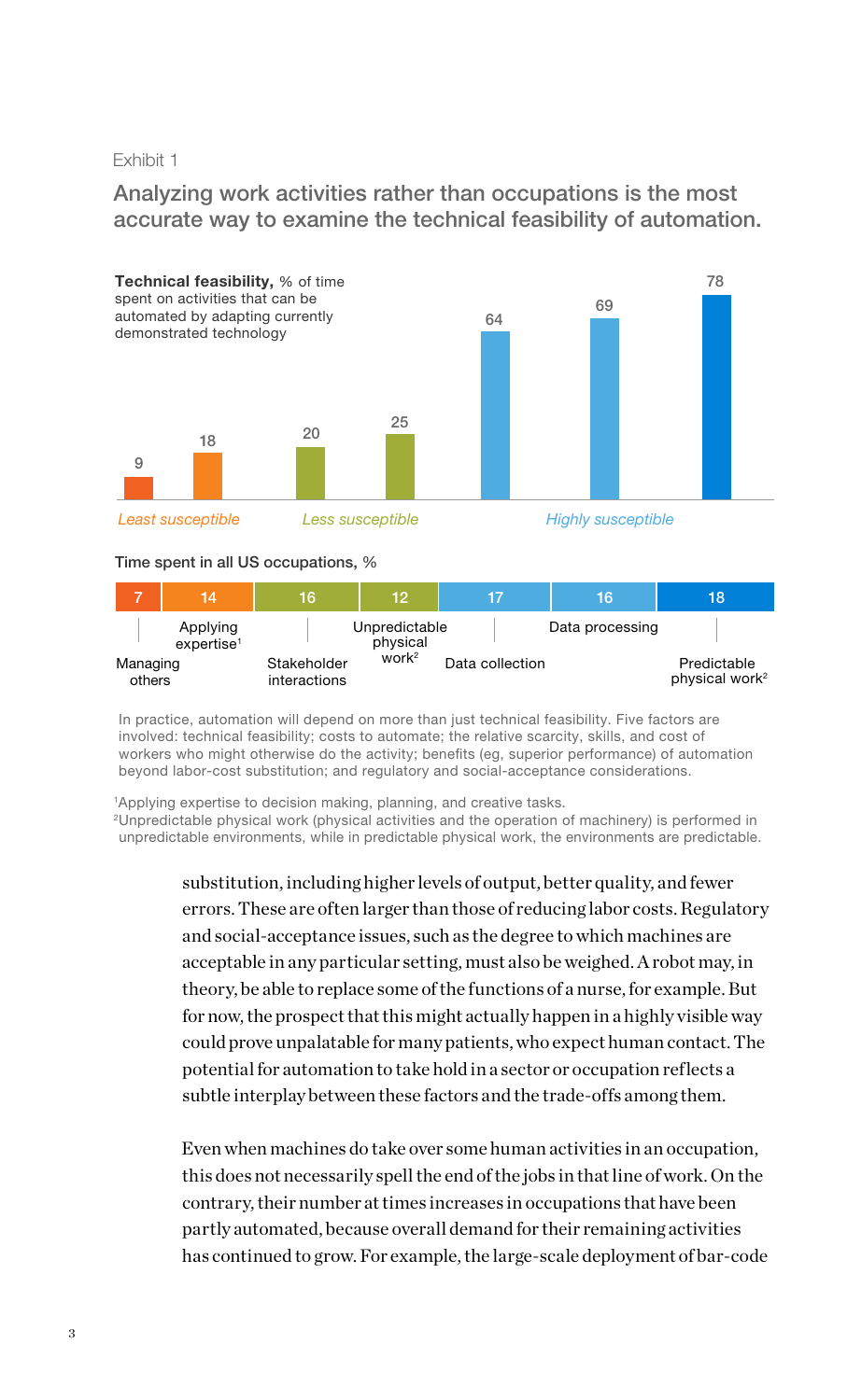scanners and associated point-of-sale systems in the United States in the 1980s reduced labor costs per store by an estimated 4.5 percent and the cost of the groceries consumers bought by 1.4 percent.<sup>3</sup> It also enabled a number of innovations, including increased promotions. But cashiers were still needed; in fact, their employment grew at an average rate of more than 2 percent between 1980 and 2013.

#### THE MOST AUTOMATABLE ACTIVITIES

Almost one-fifth of the time spent in US workplaces involves performing physical activities or operating machinery in a predictable environment: workers carry out specific actions in well-known settings where changes are relatively easy to anticipate. Through the adaptation and adoption of currently available technologies, we estimate the technical feasibility of automating such activities at 78 percent, the highest of our seven top-level categories (Exhibit 2). Since predictable physical activities figure prominently in sectors such as manufacturing, food service and accommodations, and retailing, these are the most susceptible to automation based on technical considerations alone.

In manufacturing, for example, performing physical activities or operating machinery in a predictable environment represents one-third of the workers' overall time. The activities range from packaging products to loading materials on production equipment to welding to maintaining equipment. Because of the prevalence of such predictable physical work, some 59 percent of all manufacturing activities could be automated, given technical considerations. The overall technical feasibility, however, masks considerable variance. Within manufacturing, 90 percent of what welders, cutters, solderers, and brazers do, for example, has the technical potential for automation, but for customer-service representatives that feasibility is below 30 percent. The potential varies among companies as well. Our work with manufacturers reveals a wide range of adoption levels—from companies with inconsistent or little use of automation all the way to quite sophisticated users.

Manufacturing, for all its technical potential, is only the second most readily automatable sector in the US economy. A service sector occupies the top spot: accommodations and food service, where almost half of all labor time involves predictable physical activities and the operation of machinery including preparing, cooking, or serving food; cleaning food-preparation

<sup>3</sup> Emek Basker, "Change at the checkout: Tracing the impact of a process innovation," *The Journal of Industrial Economics*, June 2015, Volume 63, Number 2, pp. 339–70.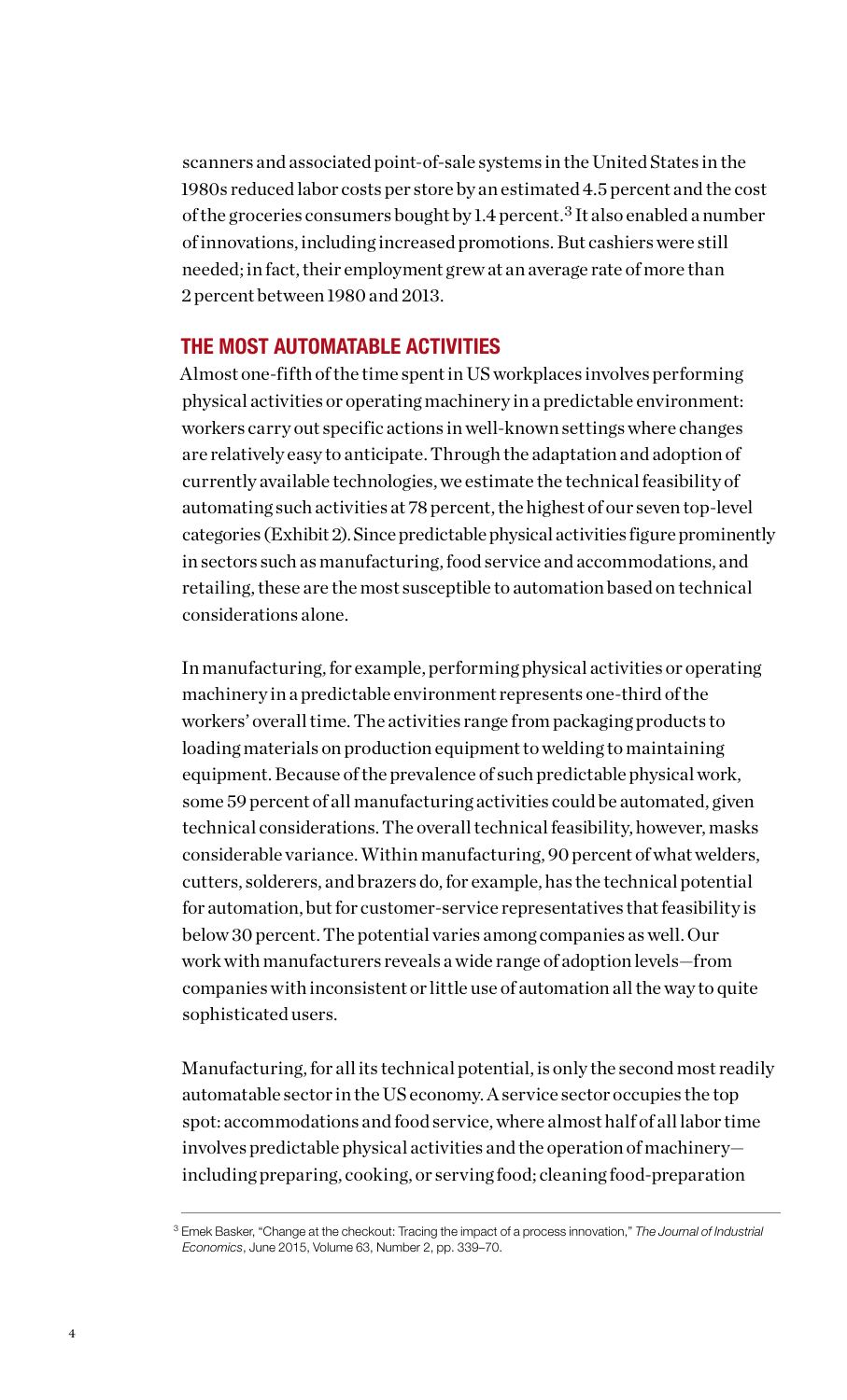Exhibit 2

It's more technically feasible to automate predictable physical activities than unpredictable ones.



1 % of time spent on activities that can be automated by adapting currently demonstrated technology.

areas; preparing hot and cold beverages; and collecting dirty dishes. According to our analysis, 73 percent of the activities workers perform in food service and accommodations have the potential for automation, based on technical considerations.

Some of this potential is familiar. Automats, or automated cafeterias, for example, have long been in use. Now restaurants are testing new, more sophisticated concepts, like self-service ordering or even robotic servers. Solutions such as Momentum Machines' hamburger-cooking robot, which can reportedly assemble and cook 360 burgers an hour, could automate a number of cooking and food-preparation activities. But while the technical potential for automating them might be high, the business case must take into account both the benefits and the costs of automation, as well as the labor-supply dynamics discussed earlier. For some of these activities, current wage rates are among the lowest in the United States, reflecting both the skills required and the size of the available labor supply. Since restaurant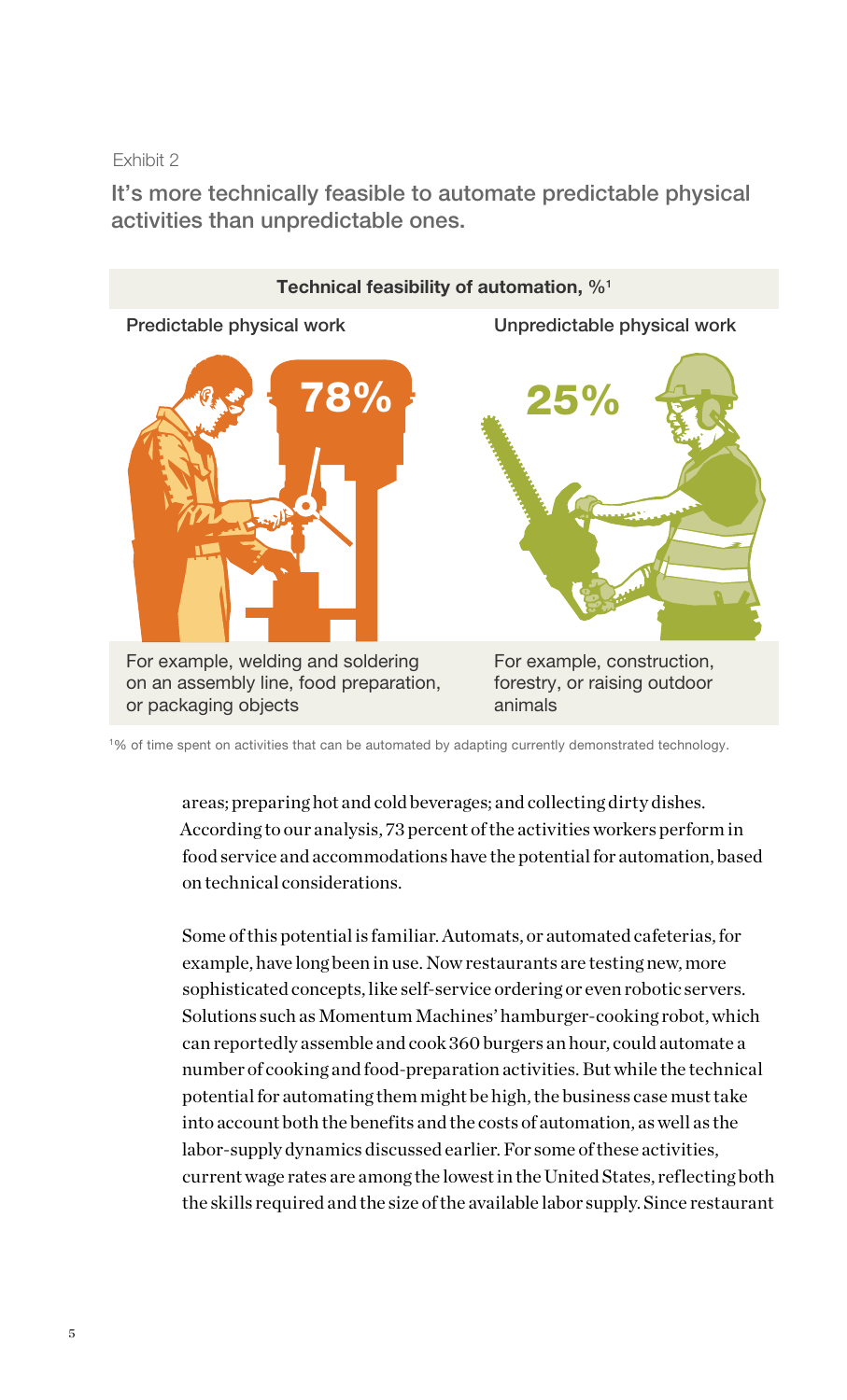employees who cook earn an average of about \$10 an hour, a business case based solely on reducing labor costs may be unconvincing.

Retailing is another sector with a high technical potential for automation. We estimate that 53 percent of its activities are automatable, though, as in manufacturing, much depends on the specific occupation within the sector. Retailers can take advantage of efficient, technology-driven stock management and logistics, for example. Packaging objects for shipping and stocking merchandise are among the most frequent physical activities in retailing, and they have a high technical potential for automation. So do maintaining records of sales, gathering customer or product information, and other data-collection activities. But retailing also requires cognitive and social skills. Advising customers which cuts of meat or what color shoes to buy requires judgment and emotional intelligence. We calculate that 47 percent of a retail salesperson's activities have the technical potential to be automated—far less than the 86 percent possible for the sector's bookkeepers, accountants, and auditing clerks.

As we noted above, however, just because an activity can be automated doesn't mean that it will be—broader economic factors are at play. The jobs of bookkeepers, accountants, and auditing clerks, for example, require skills and training, so they are scarcer than basic cooks. But the activities they perform cost less to automate, requiring mostly software and a basic computer.

Considerations such as these have led to an observed tendency for higher rates of automation for activities common in some middle-skill jobs—for example, in data collection and data processing. As automation advances in capability, jobs involving higher skills will probably be automated at increasingly high rates.

The heat map in Exhibit 3 highlights the wide variation in how automation could play out, both in individual sectors and for different types of activities within them.4

#### ACTIVITIES AND SECTORS IN THE MIDDLE RANGE FOR AUTOMATION

Across all occupations in the US economy, one-third of the time spent in the workplace involves collecting and processing data. Both activities have a technical potential for automation exceeding 60 percent. Long ago, many companies automated activities such as administering procurement, processing payrolls, calculating material-resource needs, generating

<sup>4</sup> For a deeper look across all sectors in the US economy, please see the data representations from McKinsey on automation and US jobs, on public.tableau.com.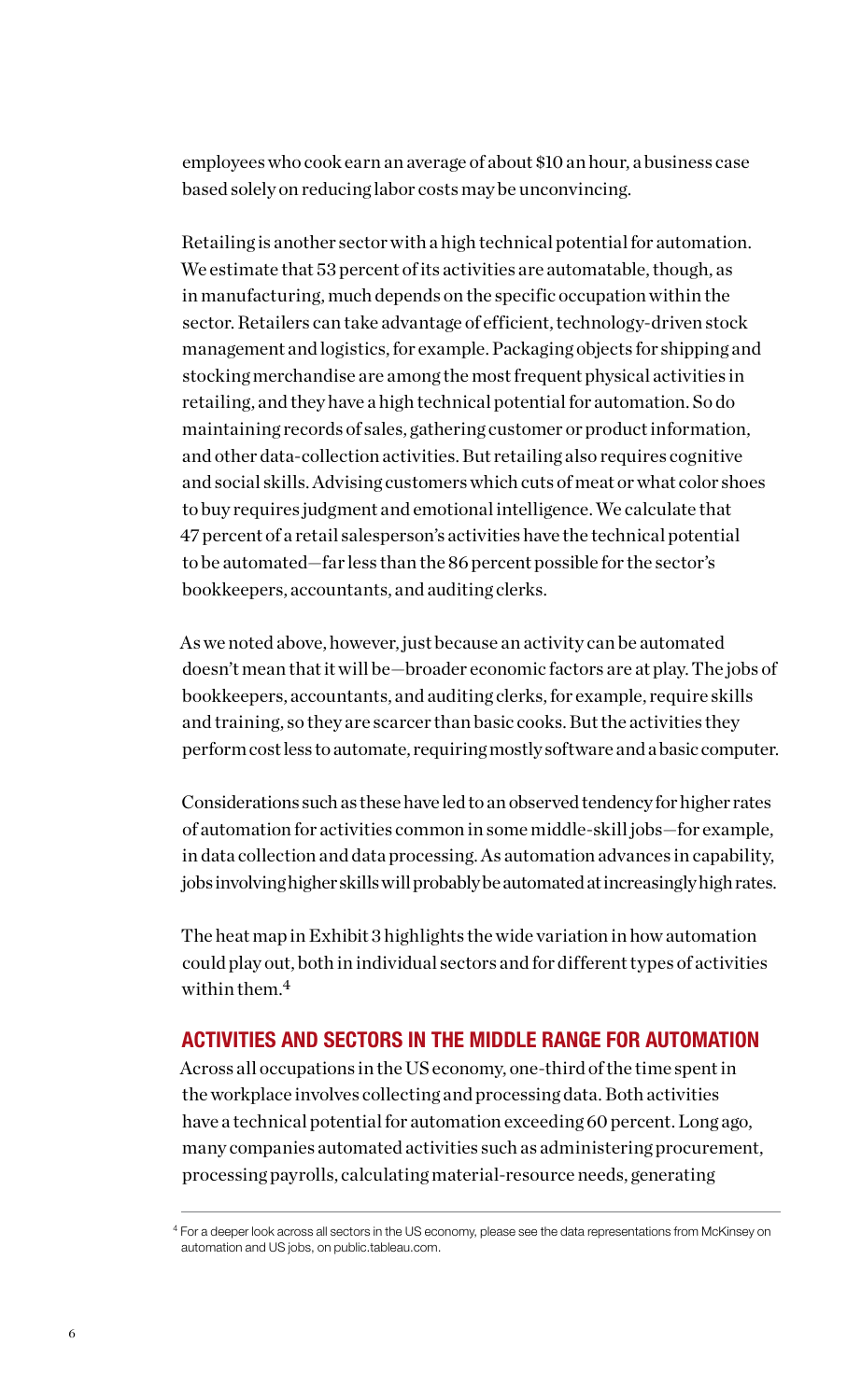invoices, and using bar codes to track flows of materials. But as technology progresses, computers are helping to increase the scale and quality of these activities. For example, a number of companies now offer solutions that automate entering paper and PDF invoices into computer systems or even processing loan applications. And it's not just entry-level workers or lowwage clerks who collect and process data; people whose annual incomes exceed \$200,000 spend some 31 percent of their time doing those things, as well.

Financial services and insurance provide one example of this phenomenon. The world of finance relies on professional expertise: stock traders and investment bankers live off their wits. Yet about 50 percent of the overall time of the workforce in finance and insurance is devoted to collecting and processing data, where the technical potential for automation is high. Insurance sales agents gather customer or product information and underwriters verify the accuracy of records. Securities and financial sales agents prepare sales or other contracts. Bank tellers verify the accuracy of financial data.

As a result, the financial sector has the technical potential to automate activities taking up 43 percent of its workers' time. Once again, the potential is far higher for some occupations than for others. For example, we estimate that mortgage brokers spend as much as 90 percent of their time processing applications. Putting in place more sophisticated verification processes for documents and credit applications could reduce that proportion to just more than 60 percent. This would free up mortgage advisers to focus more of their time on advising clients rather than routine processing. Both the customer and the mortgage institution get greater value.

Other activities in the middle range of the technical potential for automation involve large amounts of physical activity or the operation of machinery in *unpredictable* environments. These types of activities make up a high proportion of the work in sectors such as farming, forestry, and construction and can be found in many other sectors as well.

Examples include operating a crane on a construction site, providing medical care as a first responder, collecting trash in public areas, setting up classroom materials and equipment, and making beds in hotel rooms. The latter two activities are unpredictable largely because the environment keeps changing. Schoolchildren leave bags, books, and coats in a seemingly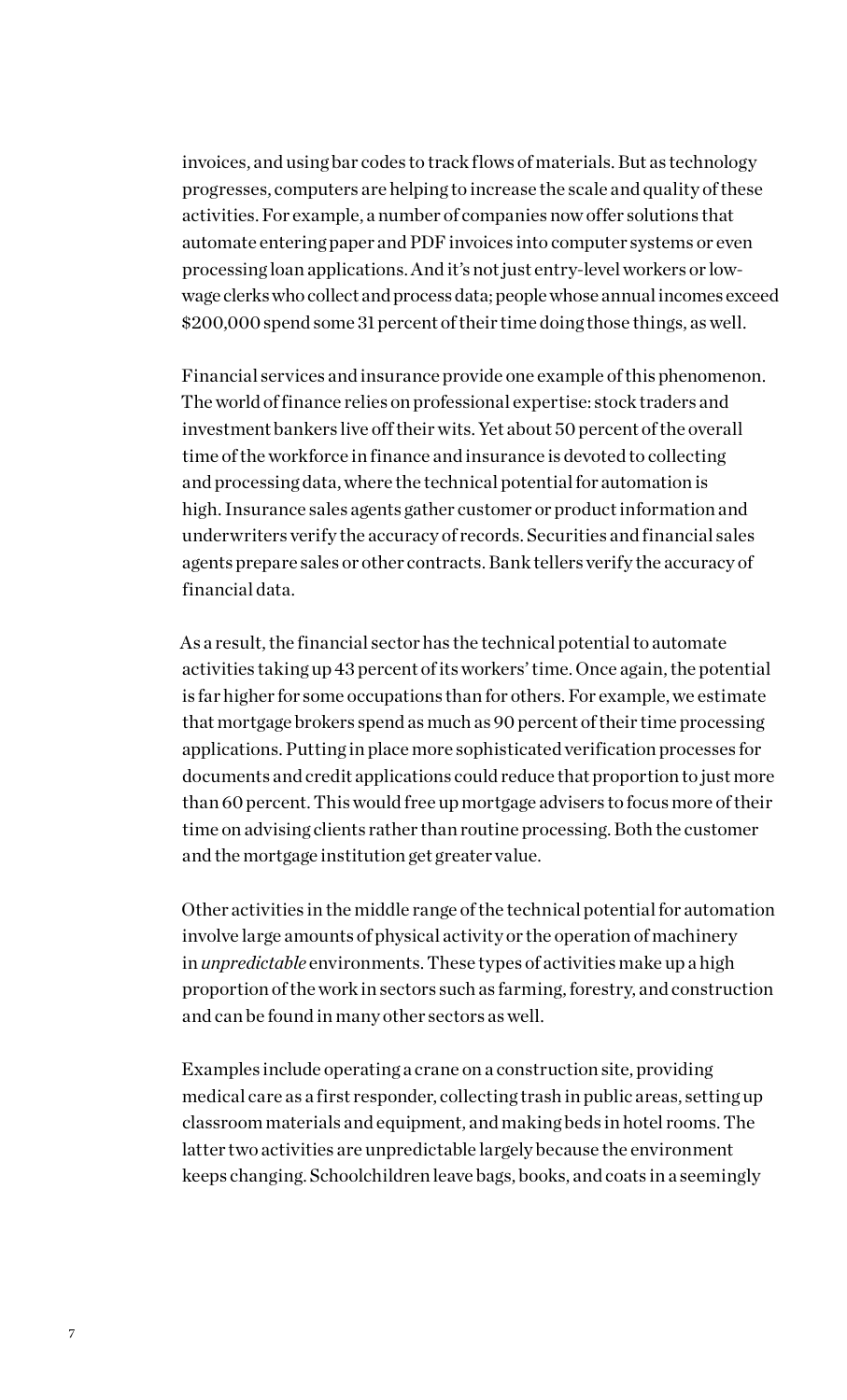#### Exhibit 3

Automation is technically feasible for many types of activities in industry sectors, but some activities can be more affected than others.



In practice, automation will depend on more than just technical feasibility. Five factors are involved: technical feasibility; costs to automate; the relative scarcity, skills, and cost of workers who might otherwise do the activity; benefits (eg, superior performance) of automation beyond labor-cost substitution; and regulatory and social-acceptance considerations.

1Agriculture includes forestry, fishing, and hunting; other services excludes federal-, stateand local-government services; real estate includes rental and leasing; administrative includes administrative support and government administration; healthcare and social assistance includes private, state-government, and local-government hospitals; professional includes scientific and technical services; educational services includes private, state-government, and local-government schools.

<sup>2</sup>Applying expertise to decision making, planning, and creative tasks.

<sup>3</sup>Unpredictable physical work (physical activities and the operation of machinery) is performed in unpredictable environments, while in predictable physical work, the environments are predictable.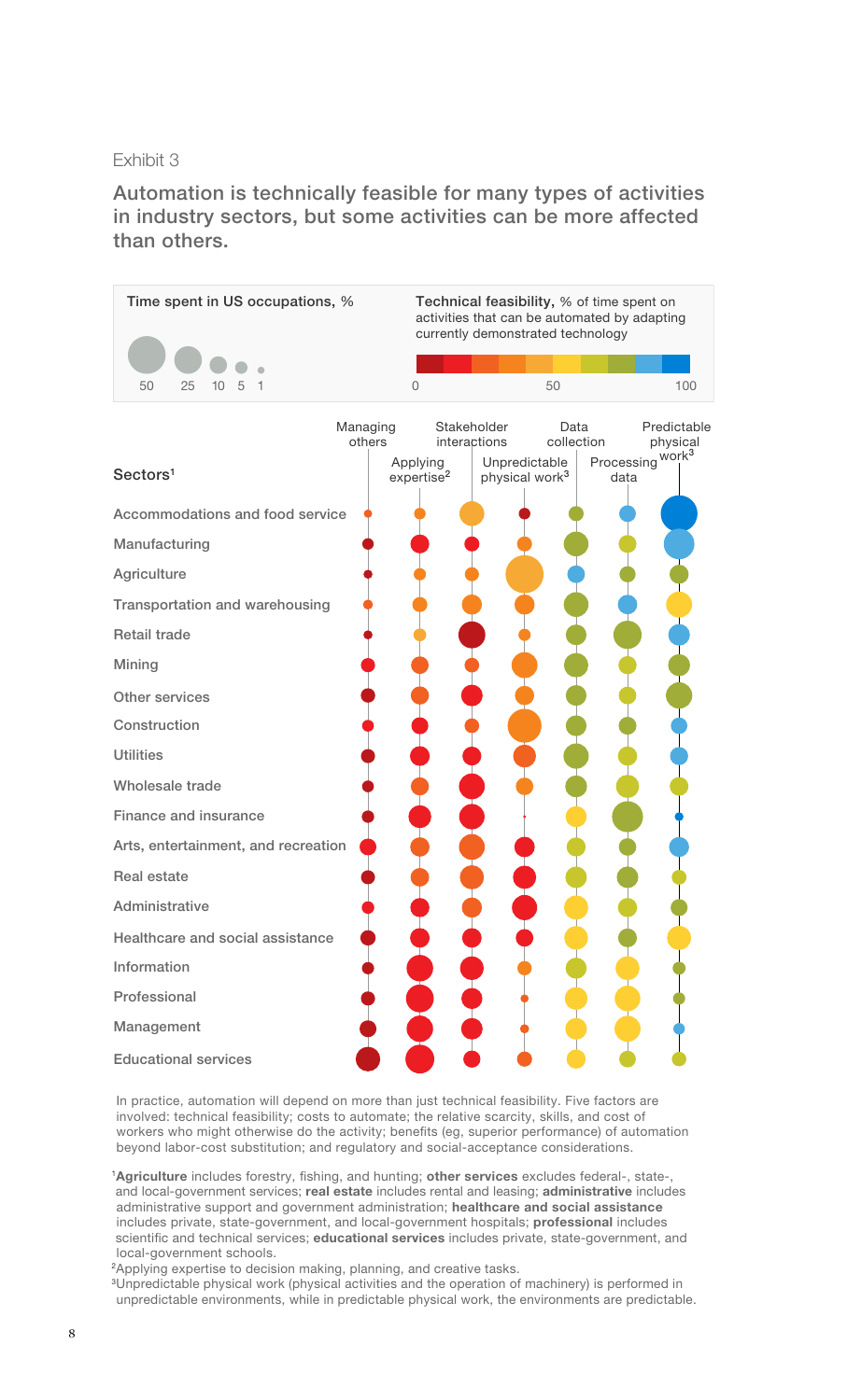random manner. Likewise, in a hotel room, different guests throw pillows in different places, may or may not leave clothing on their beds, and clutter up the floor space in different ways.

These activities, requiring greater flexibility than those in a predictable environment, are for now more difficult to automate with currently demonstrated technologies: their automation potential is 25 percent. Should technology advance to handle unpredictable environments with the same ease as predictable ones, the potential for automation would jump to 67 percent. Already, some activities in less predictable settings in farming and construction (such as evaluating the quality of crops, measuring materials, or translating blueprints into work requirements) are more susceptible to automation.

#### ACTIVITIES WITH LOW TECHNICAL POTENTIAL FOR AUTOMATION

The hardest activities to automate with currently available technologies are those that involve managing and developing people (9 percent automation potential) or that apply expertise to decision making, planning, or creative work (18 percent). These activities, often characterized as knowledge work, can be as varied as coding software, creating menus, or writing promotional materials. For now, computers do an excellent job with very well-defined activities, such as optimizing trucking routes, but humans still need to determine the proper goals, interpret results, or provide commonsense checks for solutions. The importance of human interaction is evident in two sectors that, so far, have a relatively low technical potential for automation: healthcare and education.

Overall, healthcare has a technical potential for automation of about 36 percent, but the potential is lower for health professionals whose daily activities require expertise and direct contact with patients. For example, we estimate that less than 30 percent of a registered nurse's activities could be automated, based on technical considerations alone. For dental hygienists, that proportion drops to 13 percent.

Nonetheless, some healthcare activities, including preparing food in hospitals and administering non-intravenous medications, could be automated if currently demonstrated technologies were adapted. Data collection, which also accounts for a significant amount of working time in the sector, could become more automated as well. Nursing assistants, for example, spend about two-thirds of their time collecting health information.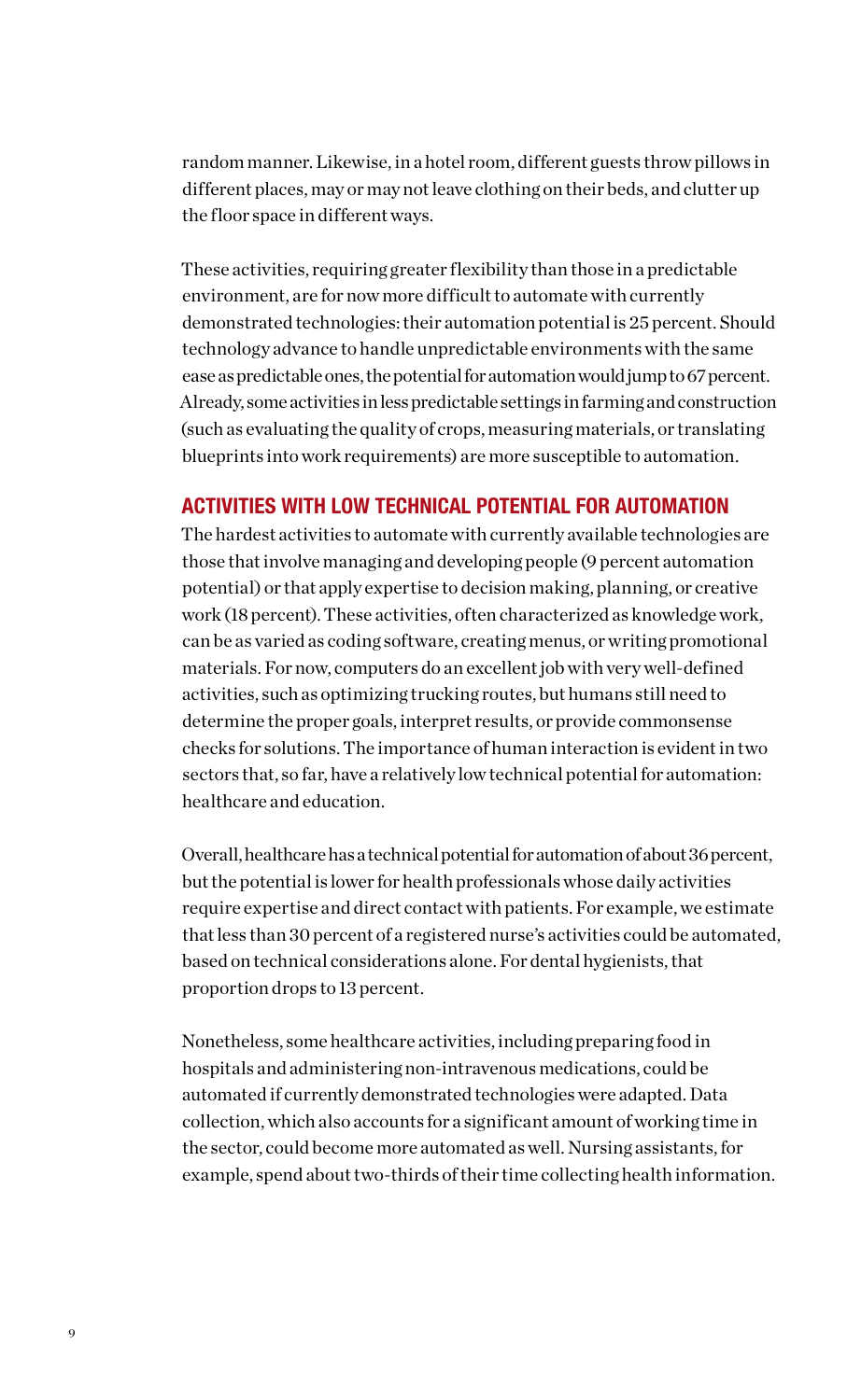Even some of the more complex activities that doctors perform, such as administering anesthesia during simple procedures or reading radiological scans, have the technical potential for automation.

Of all the sectors we have examined, the technical feasibility of automation is lowest in education, at least for now. To be sure, digital technology is transforming the field, as can be seen from the myriad classes and learning vehicles available online. Yet the essence of teaching is deep expertise and complex interactions with other people. Together, those two categories—the least automatable of the seven identified in the first exhibit—account for about one-half of the activities in the education sector.

Even so, 27 percent of the activities in education—primarily those that happen outside the classroom or on the sidelines—have the potential to be automated with demonstrated technologies. Janitors and cleaners, for example, clean and monitor building premises. Cooks prepare and serve school food. Administrative assistants maintain inventory records and personnel information. The automation of these data-collection and processing activities may help to reduce the growth of the administrative expenses of education and to lower its cost without affecting its quality.

#### LOOKING AHEAD

As technology develops, robotics and machine learning will make greater inroads into activities that today have only a low technical potential for automation. New techniques, for example, are enabling safer and more enhanced physical collaboration between robots and humans in what are now considered unpredictable environments. These developments could enable the automation of more activities in sectors such as construction. Artificial intelligence can be used to design components in engineerheavy sectors.

One of the biggest technological breakthroughs would come if machines were to develop an understanding of natural language on par with median human performance—that is, if computers gained the ability to recognize the concepts in everyday communication between people. In retailing, such natural-language advances would increase the technical potential for automation from 53 percent of all labor time to 60 percent. In finance and insurance, the leap would be even greater, to 66 percent, from 43 percent. In healthcare, too, while we don't believe currently demonstrated technologies could accomplish all of the activities needed to diagnose and treat patients,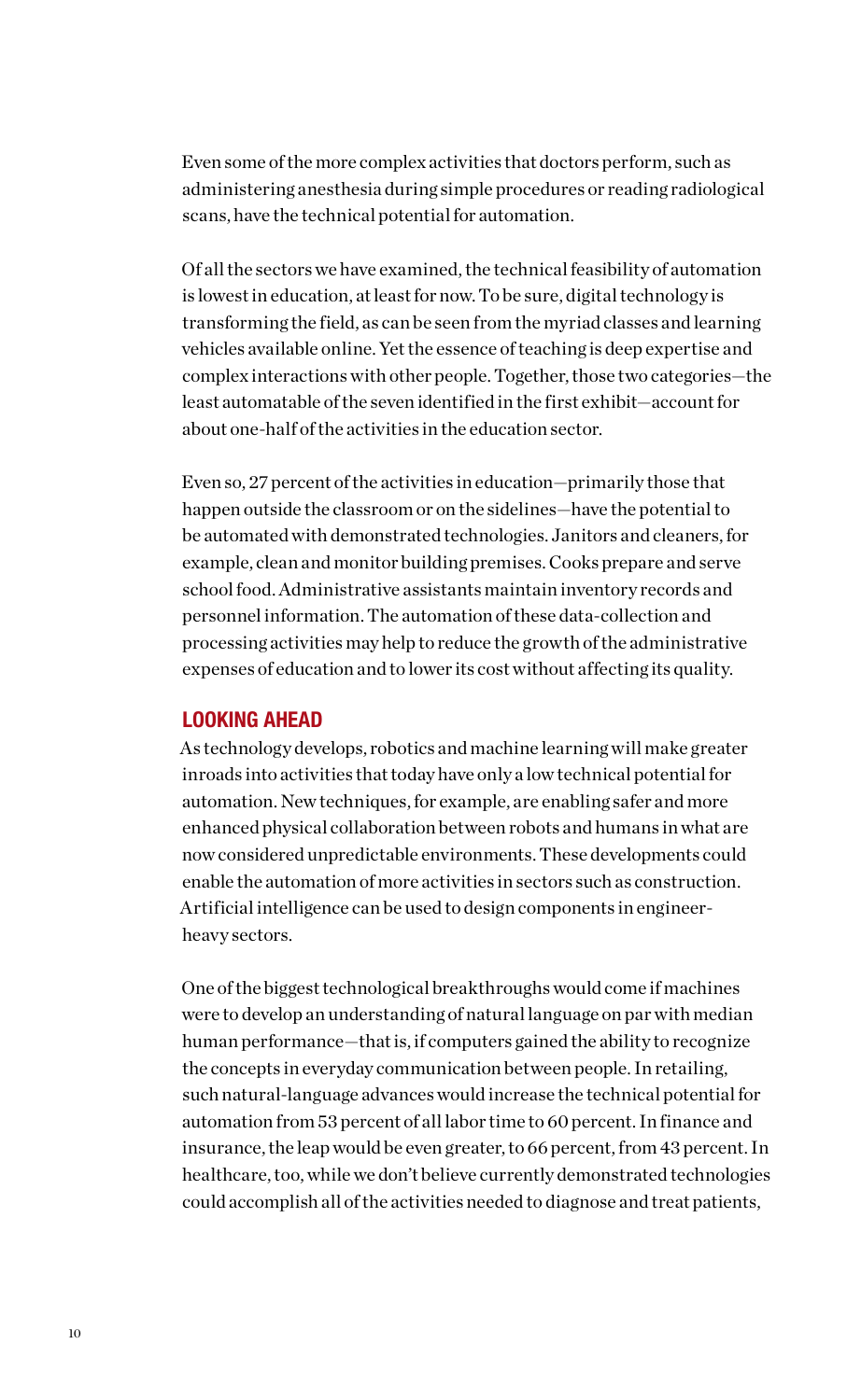technology will become more capable over time. Robots may not be cleaning your teeth or teaching your children quite yet, but that doesn't mean they won't in the future.

As stated at the outset, though, simply considering the technical potential for automation is not enough to assess how much of it will occur in particular activities. The actual level will reflect the interplay of the technical potential, the benefits and costs (or the business case), the supply-and-demand dynamics of labor, and various regulatory and social factors related to acceptability.

#### LEADING MORE AUTOMATED ENTERPRISES

Automation could transform the workplace for everyone, including senior management. The rapid evolution of technology can make harnessing its potential and avoiding its pitfalls especially complex. In some industries, such as retailing, automation is already changing the nature of competition. E-commerce players, for example, compete with traditional retailers by using both physical automation (such as robots in warehouses) and the automation of knowledge work (including algorithms that alert shoppers to items they may want to buy). In mining, autonomous haulage systems that transport ore inside mines more safely and efficiently than human operators do could also deliver a step change in productivity.

Top executives will first and foremost need to identify where automation could transform their own organizations and then put a plan in place to migrate to new business processes enabled by automation. A heat map of potential automation activities within companies can help to guide, identify, and prioritize the potential processes and activities that could be transformed. As we have noted, the key question will be where and how to unlock value, given the cost of replacing human labor with machines. The majority of the benefits may come not from reducing labor costs but from raising productivity through fewer errors, higher output, and improved quality, safety, and speed.

It is never too early to prepare for the future. To get ready for automation's advances tomorrow, executives must challenge themselves to understand the data and automation technologies on the horizon today. But more than data and technological savvy are required to capture value from automation. The greater challenges are the workforce and organizational changes that leaders will have to put in place as automation upends entire business